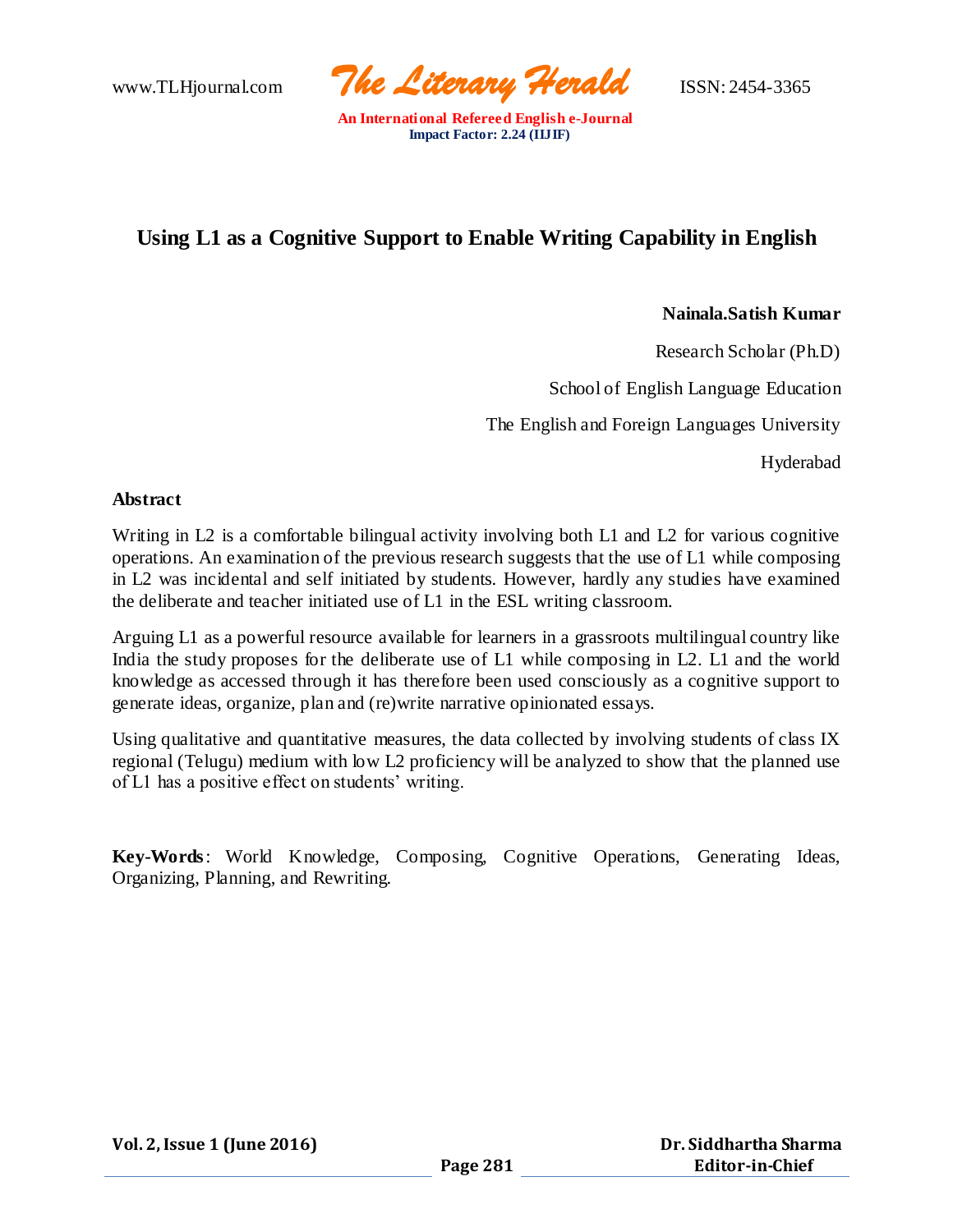www.TLHjournal.com *The Literary Herald*ISSN: 2454-3365

# **Using L1 as a Cognitive Support to Enable Writing Capability in English**

**Nainala.Satish Kumar**

Research Scholar (Ph.D)

School of English Language Education

The English and Foreign Languages University

Hyderabad

## **Introduction**

In second/foreign language contexts, the role of the mother tongue (hence forth referred as L1) in teaching English (hence forth referred as L2) writing is normally restricted to the translation of sentence structures and grammatical rules, but the pedagogic value of the cognitive aspect of L1 has rarely been exploited. In the past few years, this has changed and L1 with reference to the available world knowledge, knowledge of language and the language capabilities are being used either as an initiator of language learning process (writing) or to enable the learning of L2 in ESL classroom. In one research study of students with threshold proficiency in English, L1 has been used as a scaffolding device and as a device for feedback to trigger the process of thinking to perform descriptive tasks in L2. In the other, dealing with students at an earlier stage of education, available world knowledge and the knowledge of language in L1 has been used to enable the learning of L2.

In most second language writing classes, in this case English, all students, whether they have the capability or not, are expected to compose and write in that language. It needs to be remembered that in India, there are many students in English classrooms who do not necessarily have the capability to compose in that language. This demand makes them into 'idiots' who cannot write in English. But one forgets that there is another language in their minds and that they can compose and write reasonably well in that language which is their L1. Very few studies have focused on bridging this gap and used the language capabilities of L1 and tapped the knowledge of L1 enabling/facilitating writing in L2.

The present study, therefore, aims to use and tap the knowledge of L1 which can be accessed through using it for enabling writing in L2.

#### **Previous Studies**

There are numerous studies that have examined the processes of composing in L2 writing but they draw their frameworks from L1 writing research. This is because, until recently, it was

| Dr. Siddhartha Sharma |
|-----------------------|
| Editor-in-Chief       |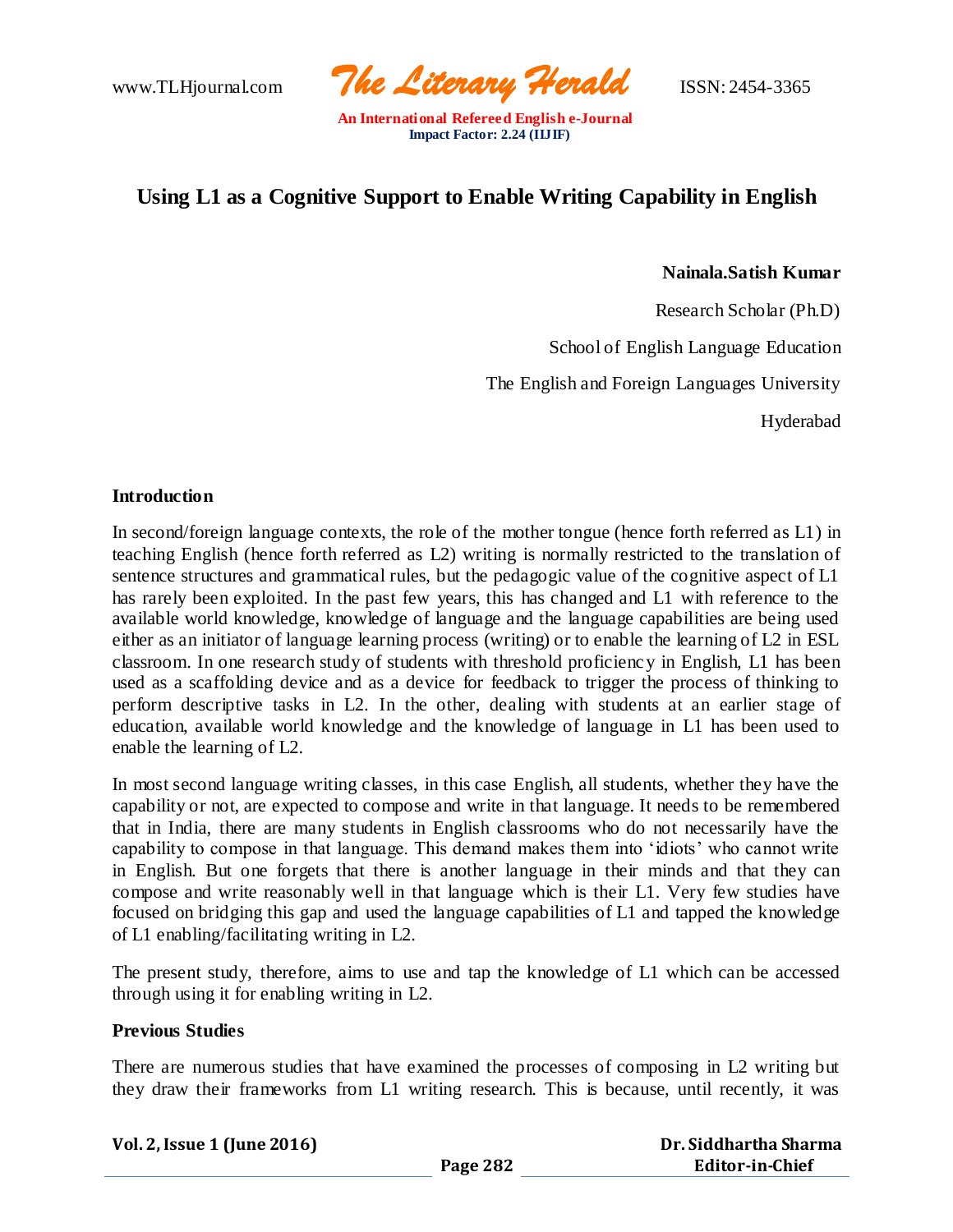www.TLHjournal.com *The Literary Herald*ISSN: 2454-3365

presumed that both the processes of composing in L1 and L2 are identical. However, recent studies examining the nature of composing in L2 have argued that composing in L2 is significantly different from that of L1. It is posited that composing in L2 is a bilingual activitywriter has more than one language at her/his disposal; (s) he can use either L1 or L2 while performing cognitive operations during composing in L2 (Wang &Wen 2003). These operations may also happen simultaneously in the mind of the learner.

Research studies in the last decade or so have reiterated that while composing in L2, writers often switch to L1 which is a 'fairly common strategy' (Krapel, 1991; 49). In addition, these studies also proved successful in investigating the purposes for which L1 is used. Some of these purposes are; generating ideas (Akeyl, 1994; Cohen & Brooks-Carson, 2001; Friedlander, 1990; Jones & Tetroe, 1987; Lay, 1982; Qi, 1998; Uzawa & Cumming, 1989; Wang, 2003; Wang & Wen, 2002; Wolfersberger, 2003; Woodall, 2002), planning and organisation of texts (Cohen & Brooks-Carson, 2001; Jones & Tetroe, 1987; Lay, 1982; Uzawa & Cumming, 1989; Wang, 2003; Wang & Wen, 2002; Woodall, 2002), evaluating the text produced (Jones & Tetroe, 1987; Lay, 1982; Wang, 2003; Wang & Wen, 2002; Wolfersberger, 2003), process controlling (Jones & Tetroe, 1987; Lay, 1982; Wang, 2003; Wang & Wen, 2002; Wolfersberger, 2003), back tracking either to generate more text or, alternatively to check back on the success of the match between expression and the intended meaning(Cumming, 1990; Manchon, Roca de Larios, & Murphy, 2000; Wang, 2003; Wang & Wen, 2002; Wolfersberger, 2003), or solving linguistic problems while formulating text (Cumming, 1989; Lay, 1982; Qi, 1998; Smith, 1994; Uzawa & Cumming, 1989; Wang, 2003; Whalen & Menard, 1995; Whalen, 2002).

Many of these studies have used think aloud protocols and have provided a wealth of knowledge about the use of L1 in the L2 classroom. However, this wealth is restricted to the incidental use of L1 by the students while composing in L2. An examination of these studies also reveals that the nature of use of L1 is student self initiated. There are hardly any studies that have investigated using deliberate and teacher initiated use of L1.

In the Indian context, particularly in rural areas, where students grow and live in a community surrounded by L1, it is felt that this L1, a powerful resource is unexplored and underexploited in the ESL writing classroom.

The objective of this study, therefore, is to explore the facilitative nature or the pedagogic value of L1 i.e. the use of the language capabilities, available knowledge, and world knowledge accessed through L1 to provide cognitive support to generate ideas, organise, plan and (re)write narrative opinionated essays enabling writing in L2.

# **Research Questions**

1. Will the use of the mother tongue, Telugu (L1) in different stages of composing; generating ideas, organizing, planning, writing, and rewriting, in English as L2, enable L2 writing capabilities?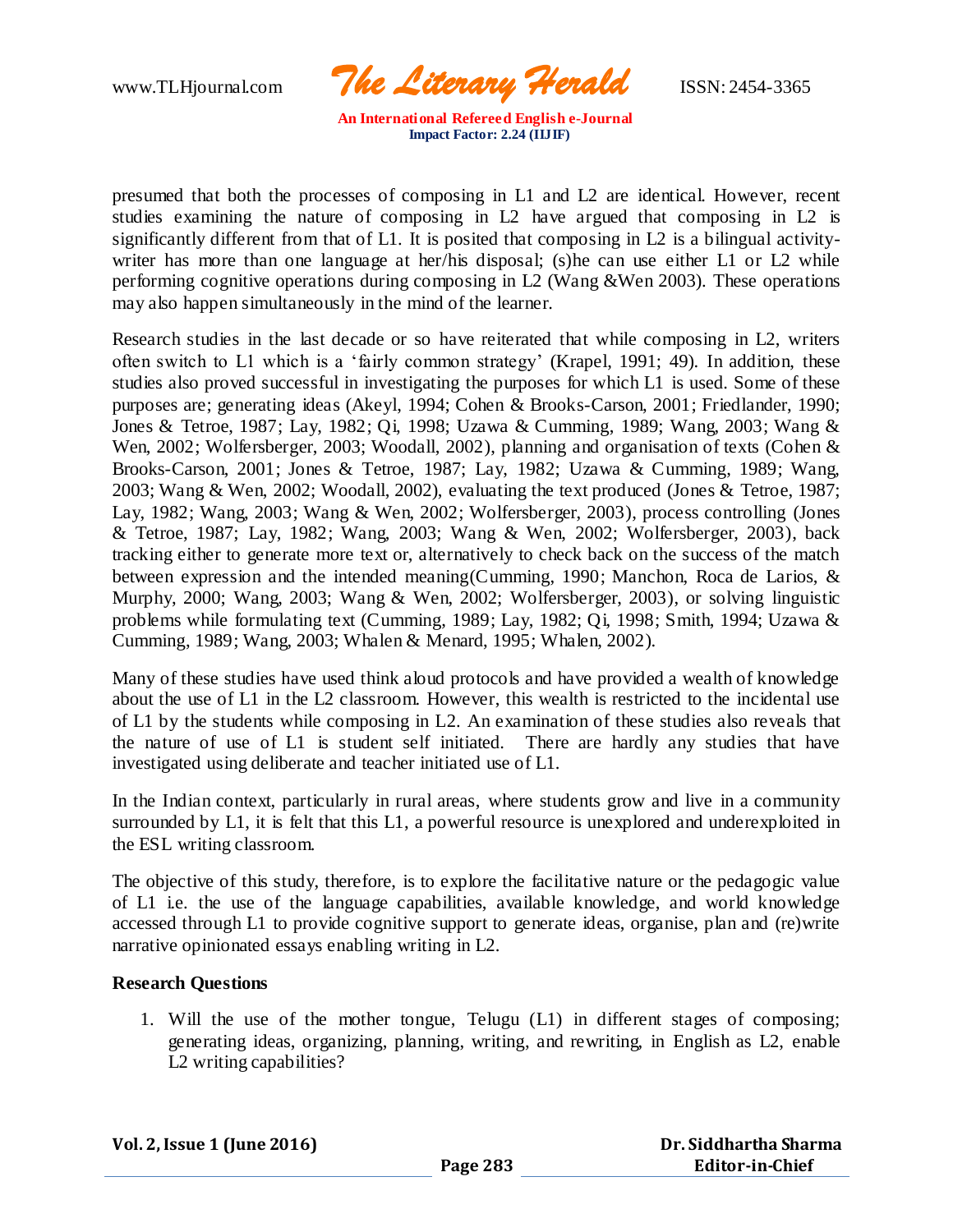www.TLHjournal.com *The Literary Herald*ISSN: 2454-3365

2. How successful will the students be in transferring world knowledge accessed through L1 into L2 writing?

# **Hypothesis**

ESL writers will be able to generate more ideas, plan, organise, and write, and rewrite more effectively and produce texts with better quality when their L1; the available world knowledge accessed through L1, is consciously used by the teacher in the classroom. L1 can be effectively used to generate more no of ideas, and to write better quality essays in terms of language use.

# **Description of the Participants and their Teaching Learning Contexts**

16, class IX participants with an equal gender ratio from a regional medium school, irrespective of the proficiency have participated in the study. Of 16, 14 participants are first generation learners and 2 are second generation learners whose parents' education qualification did not go beyond school. This reveals that the children receive very little guidance from home. These students' exposure to English as second language ranges between five and six years. The source of exposure of L2 for these students is the teacher himself. Other sources, such as newspaper and TV, are not available because these students are living in rural areas. It can be concluded form the interview with the only source of exposure of L2, teacher that he is not aware of the process of writing. For him, writing is not more than advising students on improving their handwriting.

# **Tools**

- 1. A questionnaire was used to collect information regarding the students' personal, social, parental, and English education background.
- 2. Pre and post study informal group interviews were conducted to note their opinions, classroom procedures and practices of teaching writing. An interview with teacher was also conducted to know his beliefs and practices of teaching writing.
- 3. Pre and post tests were conducted to capture the entry level as well as exit behavior of the students in order to measure the growth, if any.

# **Tasks**

The tasks used were of the narrative opinion kind which required the students to take a stance and support that stance by citing reasons (adapted from **Bridges to Academic Writing** by Ann.O.Strauch). As narratives by themselves are considered to be 'cognitively less demanding' (Cummins, 1989), a component of opinion was added to suit the cognitive developmental level of the students.

#### **Data Collection Procedure**

The procedure for data collection involved teaching of a sample task and also three practicing tasks for over a period of 8 days; each task was extended over a period of two days which

| Vol. 2, Issue 1 (June 2016) |  |
|-----------------------------|--|
|-----------------------------|--|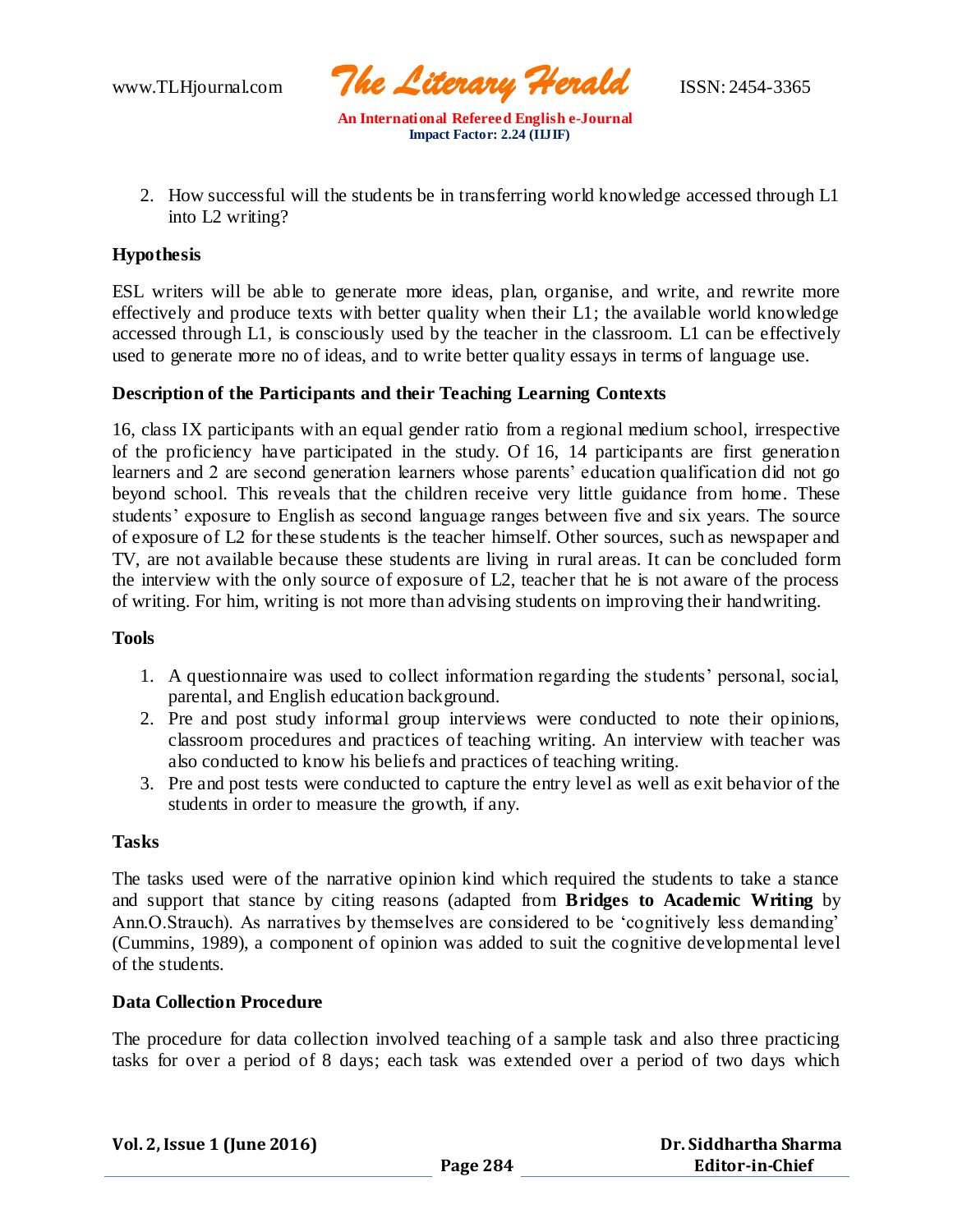www.TLHjournal.com *The Literary Herald*ISSN: 2454-3365

involved composing and writing a rough as well as a final draft. The classroom procedure adapted is as follows:

In the first stage, the students were given topics to brainstorm for ideas using mother tongue and also English. Then, the ideas i.e. words and phrases, which the students came up with, mostly in mother tongue with occasional English words, were listed on the board and were ordered using L1. In the next stage, these ordered words and phrases were translated into English. Then, the students were instructed to write individually with the help of the ideas (words and phrases) organised on the board.

On the following day, the students' scripts were returned with feedback provided in their mother tongue by the researcher. After that, a conscious raising session was conducted. Finally, they were instructed to write the final draft individually.

## **Data Analysis**

Data, pre and post test scripts, is analyzed both quantitatively as well as qualitatively.

## **Quantitative Analysis**

## **Scoring**

The scale used to score is a modified version of ACTFL-2001 writing. Some of the rubrics for the scoring scale were also adapted from different scoring scales' descriptors such as New Jersey Registered Holistic Scoring Rubric, scale of Association of Language Testers in Europe, writing scale MELAB. The scripts were scored by three different raters including the researcher himself. But the scores taken into consideration for the analysis were of the other two raters so as to avoid the rater bias. Average of the scores of two raters was taken as the score for a script.

#### **Scores Table**

| Student code  | Pre test score | Post test score | Difference between   |
|---------------|----------------|-----------------|----------------------|
|               |                |                 | post-pre test scores |
| A             |                | $\overline{2}$  |                      |
| B             |                | 2.5             | 1.5                  |
| $\mathcal{C}$ |                | 3               | 2                    |
| D             |                | 2               |                      |
| E             |                | 3               | $\overline{2}$       |
| $\mathbf F$   |                | 3.5             | 2.5                  |
| $\mathbf G$   | 1.25           | 3.25            | $\overline{2}$       |
| H             | 0.5            | ာ               | 1.5                  |
|               | 0.5            | 2.5             | $\overline{2}$       |
|               |                | 2.5             | 2.5                  |

**Vol. 2, Issue 1 (June 2016)**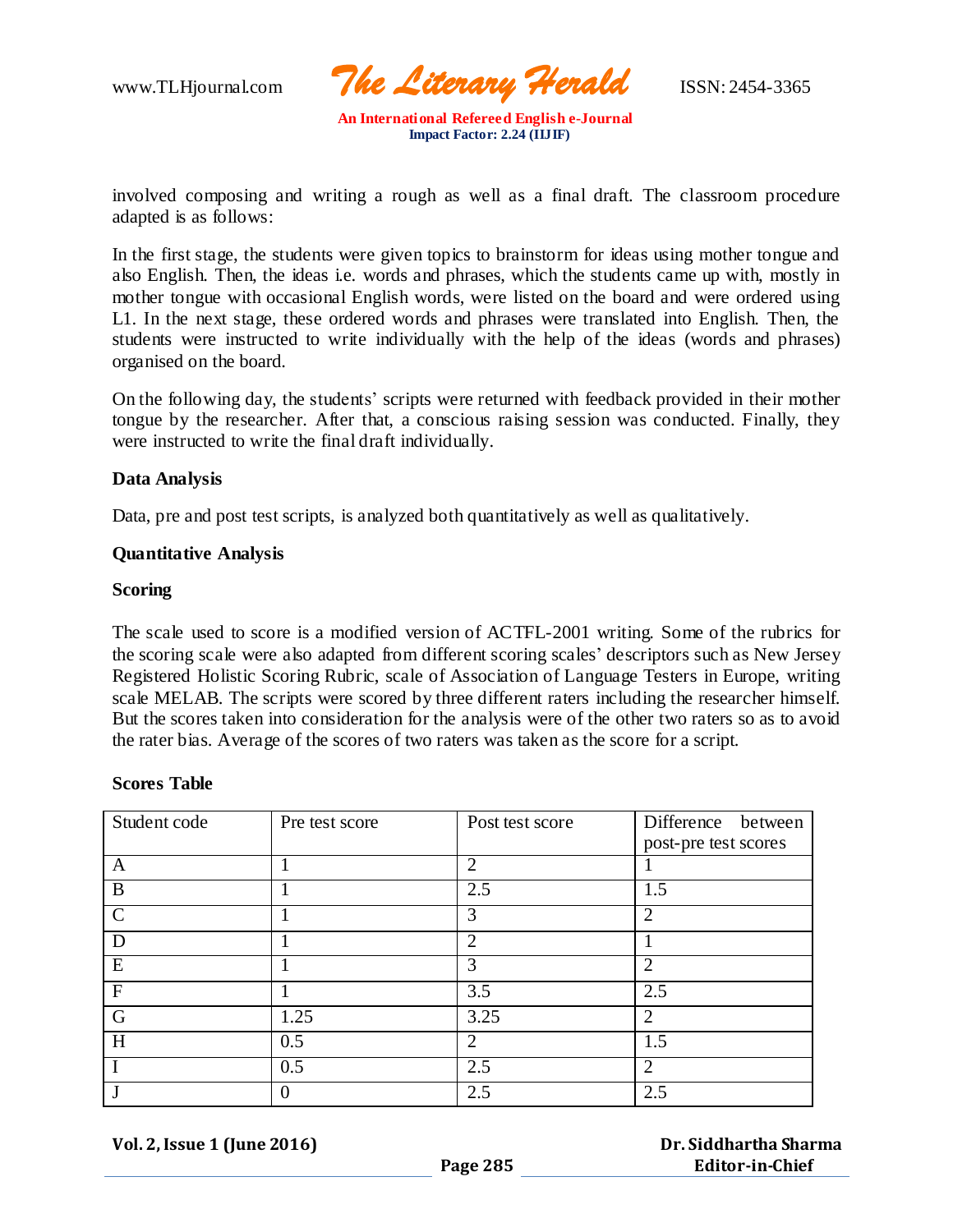

| An International Refereed English e-Journal |
|---------------------------------------------|
| Impact Factor: $2.24$ (IIJ IF)              |

| K           | 0.5   | 1.75  | 1.25  |
|-------------|-------|-------|-------|
|             |       | 2.25  | 2.25  |
| M           |       | 1.75  | 0.75  |
| N           |       | 2.25  | 1.25  |
|             | 0.5   | 1.5   |       |
| P           |       | 2.5   | 1.5   |
| <b>MEAN</b> | 0.765 | 2.390 | 1.625 |

It is evident from the above table that the students have shown a considerable improvement in composing in terms of scores. The lowest and highest scores of the pre test score are 0 and 1.25 where as those that of the post test are 1.5 and 3.5 respectively. Net gain in the scores, difference between post and pre test, ranges from 0.75 to 2.5. This improvement is also visible when the means of the scores are taken in to consideration. The mean score of pre test is 0.765 where as that of post is 2.390 which shows an increase or improvement of 1.625 from pre to post test.

# **Qualitative Analysis**

# **A Comparative Analysis of the Scripts of Pre- and Post-Test**

A close analysis of the two scripts reveals patterns which show maturity in the scripts from the pre and post tests. In the analysis two aspects of writing, namely the kinds of statements and the kinds of phrases used are examined. Thus the focus is on intra paragraph and inter and intra sentence. At the paragraph level, three kinds of statements, namely introductory statements, reasoning statements, and concluding statements are analyzed. At the intra-sentence level, two types of phrases used are examined. The aspects examined to capture this maturity /growth are

#### **Introductory Statements**

In the pre test scripts of both the students, an appropriate introduction in missing. In one of the scripts, introduction is completely absent because hardly any meaning can be made out as it is a spelling mistake-ridden script (*Smokoivg is a bad hallofl*). In the other, the introductory sentence is written '*Smoking is a bad habit'*; but supporting details are missing. Another problem is that this introductory sentence is also not appropriate as the stance taken by the student is not made explicit.

By contrary, in post test scripts well written introductory statements are used by the students. An introductory statement with supporting details, in this case list of examples, is prominent in the first script *(Every child likes playing games. I like chess, skipping and kho-kho.)*. Similarly, the second script also begins with an apt introduction, making the stance of the student explicit and clear followed by a list of examples (*Yes, Every child likes playing games. I like playing games. For example shuttle, skipping, chess, cricket and carrom.*).

#### **Reasoning Statements**

| <b>Vol. 2, Issue 1 (June 2016)</b> |
|------------------------------------|
|------------------------------------|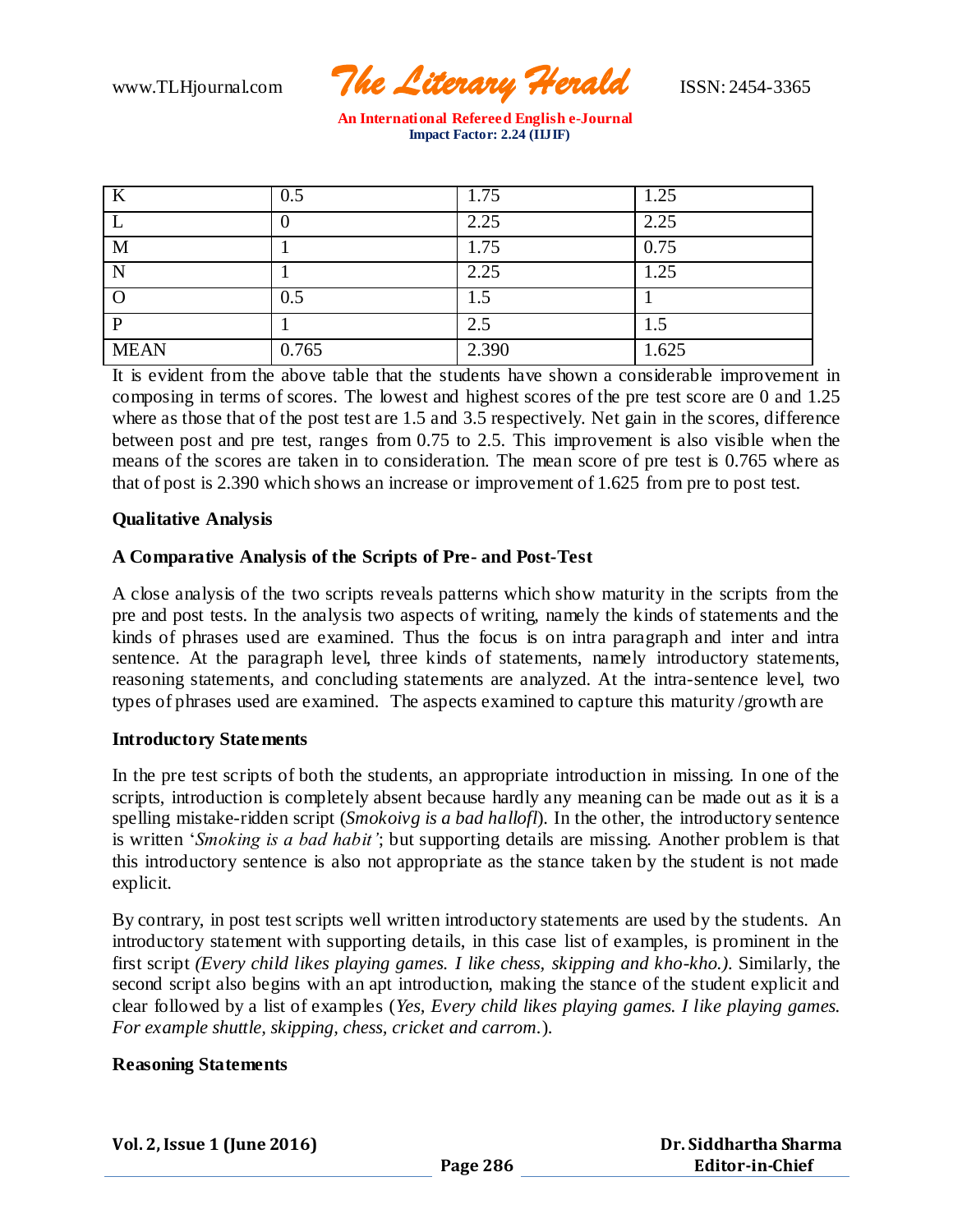www.TLHjournal.com *The Literary Herald*ISSN: 2454-3365

In the pre test scripts, reasoning statements used by the student to support the stance taken are very limited in number. In addition to that they are not elaborated with supporting detail. In the first script, the reasons are not intelligible (*smoking is a wetinee pallethion forms sallokivg It has bad Efocots somikg Is can It was a werthes devyed can was camves*). In the second script, very limited reasons are written in incomplete as well as run on sentences. These reasons are expressed in limited words and phrases which are interconnected (*It gives bad smell. Smoking because cancer and health problems it causes. because smoking causes lungs spoil.*).

On the contrary, in both of the post test scripts reasoning statements are not only well written and more in number but also very well elaborated with supporting details. In the first script, supporting details are explained in words and phrases. A significant variety is also seen in the reasons stated. (*First, I like play chess because in that peaceful, improve the knowledge and entertainment.*

*Next, I like playing skipping because in that enjoy and funny games, physical fitness and entertainment and hight growing.*

*Finally, I like play kho-kho because I practice running friends with enjoy and this games happiness.* ). In the other script, the reasoning statements are expressed in detail. These scripts also display a considerable variety in the reasoning statements as well as the supporting details (*First, my Fvourite game is shuttle because I meet my friends. I play shuttle. I spend time with my friends. I play shuttle with my playing friends.*

*Next, I got entertainment for playing shuttle.*

*After that, I play shuttle causes body fitness.*

*Later, I play skipping because physical exercise.*

*Before, mind power is increase so, I play chess.*

*Next, I play shuttle just for fun.*

*After that, I play cricket with my friends for entertainment.*

*Later, I play carom with my brothers and sisters for concentration. Concentration increase because play carom.* ).

# **Concluding Statements**

In the pre test scripts, similar to the introductory sentences, appropriate concluding statements are also missing. No concluding statement is seen in the first script as it is unintelligible. But in the second script, a concluding statement with mistakes is written (*so, smoking is Avoide*.).

By contrary, both of the post test scripts ended with well written concluding statements and these statements are of different nature. First script was concluded with a statement which includes a

| Vol. 2, Issue 1 (June 2016) |          | Dr. Siddhartha Sharma  |
|-----------------------------|----------|------------------------|
|                             | Page 287 | <b>Editor-in-Chief</b> |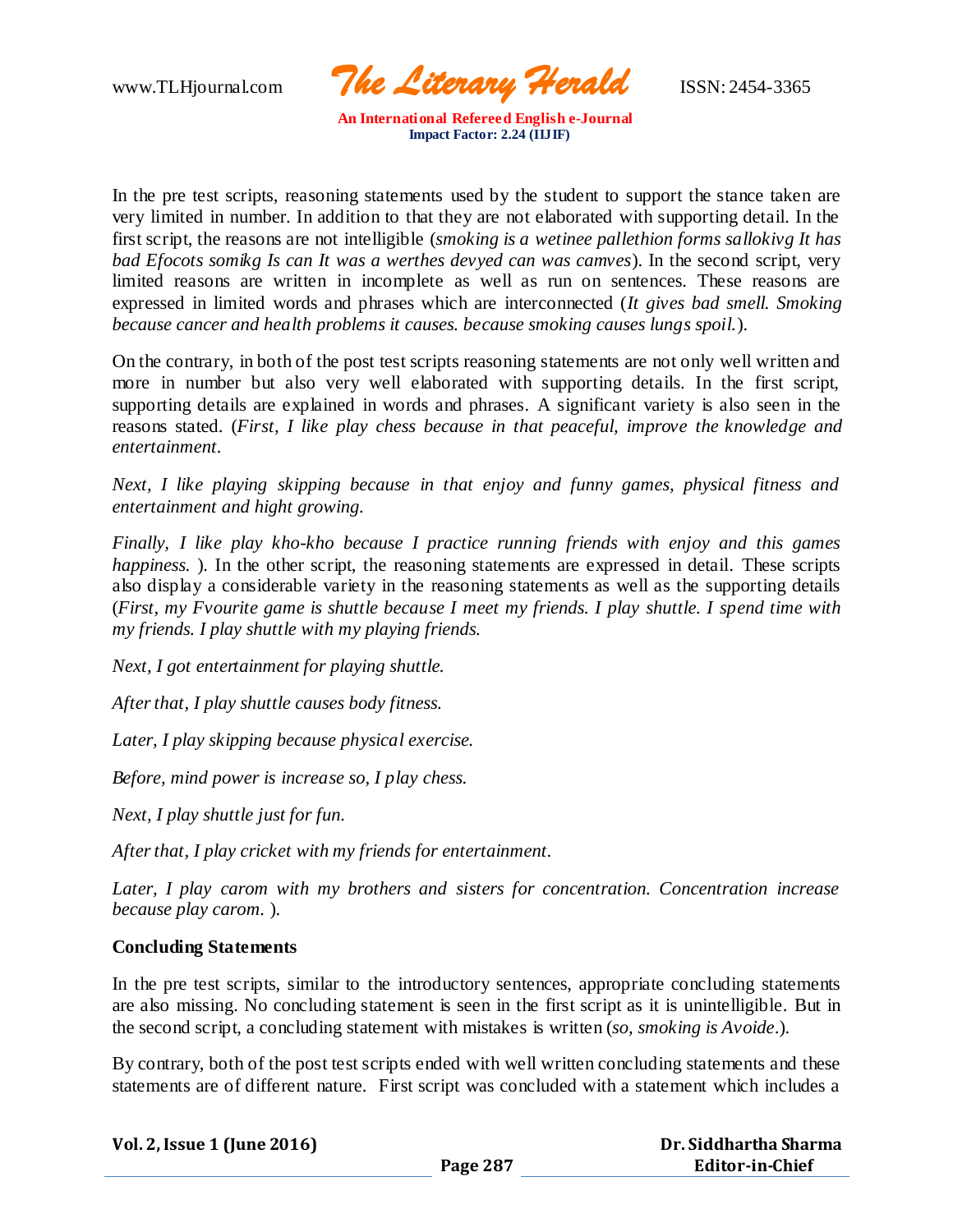www.TLHjournal.com *The Literary Herald*ISSN: 2454-3365

summary of all the ideas expressed in the script. An appropriate use of the conjunction; *so* is seen in this conclusion. And the other script was concluded with a statement which is conclusive in nature (*because of all these reasons, Because of all these reasons every child likes playing games.*).

### **Analysis of the Phrases**

At intra-sentential level, two types of phrases are analyzed. Those are:

## **Noun Phrases**

Very limited use of noun phrases is seen in both the pre test scripts. The only noun phrases which are intelligible in the first pre test script are *smoking* and *habit,* which were provided as input to write. In the second script very limited noun phrases are seen. These noun phrases are very limited in variety. Based on the structure, three different types of noun phrases are seen (*a bad habbit* (article+adj+noun); *bad habbit* (adj+noun); *health problems* (classifier+noun); *lungs, cancer* (Noun)).

By contrast, a considerable increase in the number as well as variety is seen in the used noun phrases in the post test scripts (*nouniness*). In these scripts, a varied range of structures of noun phrases are used by the student ( Noun (*entertainment, concentration, happiness, and friends*); article+noun (*the knowledge, the child*); adjective+noun (*funny game, physical fitness*); determiner+noun (*this game, my friends, my brothers*); classifier+noun (*body exercise, body fitness, mind power*); possessive determiner+adjective+noun (*my favourite game*); possessive determiner+classifier+noun (*my playing friends*)).

# **Verb Phrases**

Just like noun phrases, a limited variety of verb phrases are used is in both the pre test scripts. Verb phrases used in the first script are limited and are of a single variety; auxiliary verbs (*is, was, & has*). In this script, verb phrases with principal verb are completely absent. In the second script, very limited in number as well as variety of verb phrases are seen (auxiliary verb (*is*); principal verb (*gives* & *spoil*); or both without appropriate tense form (*is avoide*).

On the contrary, an increased use of verb phrases in number and variety is visible in post test scripts (auxiliary verb (*is*); principal verbs (*improve, enjoy, meet, play, spend*, *causes, and like*); main verb+ gerund (*practice running, likes playing*)).

#### **Findings and Suggestions**

The analysis of this data shows that there is a visible developmental difference between pre and post test scripts. Post scripts show growth/maturity in terms of ideas, and language use compared to the pre test scripts. The use of L1 during various stages of L2 writing has enabled these second language writers to write a matured composition which reflects a range of various developmental patterns.

| Vol. 2, Issue 1 (June 2016) |
|-----------------------------|
|-----------------------------|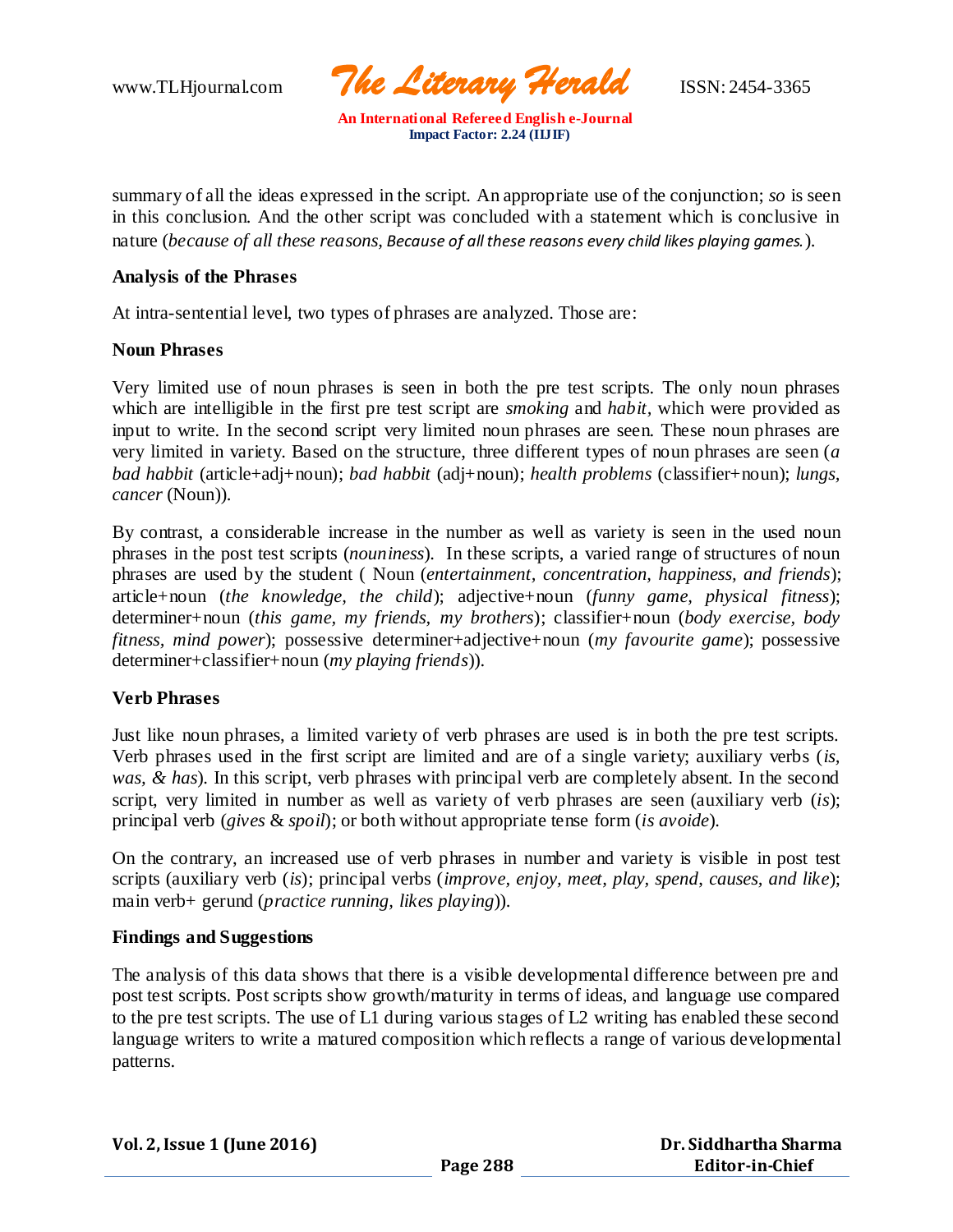www.TLHjournal.com *The Literary Herald*ISSN: 2454-3365

In the idea generation stage, students were able to generate more content/ideas (which is evident in the increased number of reasons and supporting details). And also, students were able to introduce and conclude a piece of composition in a better manner (which is seen in the well formatted introductory and concluding statements).During the entire process of composing and writing, students were able to generate richer and more varied target language (which is apparent in the increased number as well as variety of the noun phrases and the verb phrases).

From the above discussion, it can be concluded that with teachers instructed and deliberate use of L1, the students were able to access and use, and transform their world knowledge of L1 as well as the language capabilities of L1 into L2. Thus, L1 proves beneficial while composing in L2 enhancing the L2 writing ability.

The findings of this study, hence, suggest that the teachers instructed use of L1 for idea generating, planning, organizing, writing, and re writing, during composing in L2 have a facilitative effect on the L2 compositions enabling and enhancing the L2 writing capability. This implies that the use of L1 should be encouraged in the ESL writing classrooms during different stages of composition.

# **References:**

Akeyl, A. (1994). First Language use in EFL Writing: Planning in Turkish vs, planning in English. *International Journal of Applied Linguistics* , 169-176.

Cohen, A. D.-C. (2001). Research on direct vs, translated writing processes: Implications for assessment. *Modern Language Journal,85(2)* , 169-188.

Cumming, A. (1990). Metalinguistic and ideational thinking in second language composing. *Written Communication,7* , 482-511.

Cumming, A. (1989). writing Expertise and second language proficiency. *Language Learning, 39* , 81-141.

Friedlander, A. (1990). Composing in English: Effects of first language on writing in English as second language. In B. Kroll, *Second language writing: Research insights for the classroom* (pp. 109-125). Cambridge: Cambridge University Press.

Krapel, A. (1990). An overview of second language writing process research. In B. Kroll, *Second Language Writing: Research insights for the classroom* (pp. 37-56). Cambridge: Cambridge University Press.

Lay, N. (1982). Composing processes of adult ESL learners. *TESOL Quarterl, 16(3)* , 406.

Manchon, R. M. (2000). An approximation to the study of backtracking in L1 writing. *Language and Instruction, 10* , 13-35.